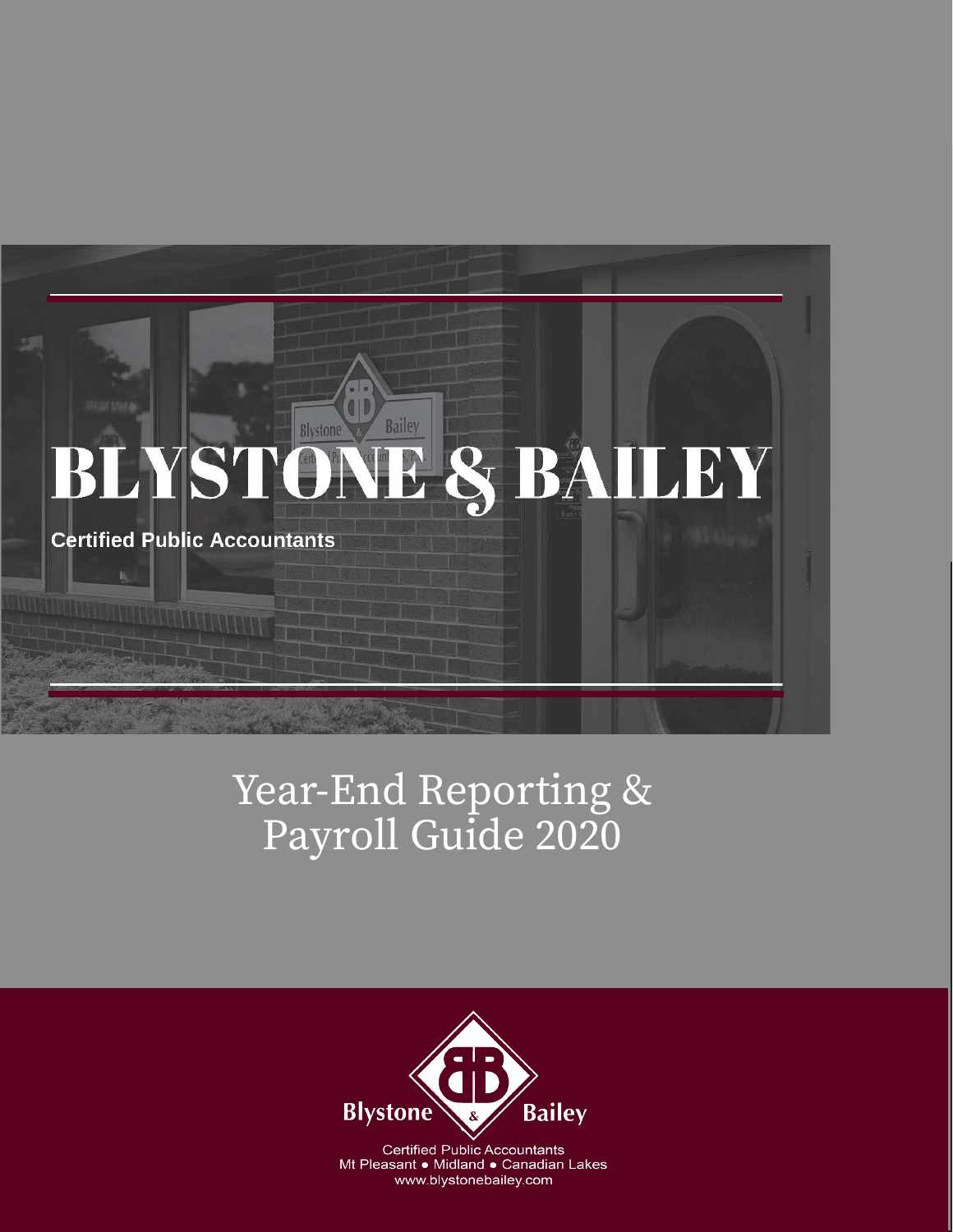As we start a new year, this information is intended to help understand the process and ease the burden of compliance for your business and covers upcoming changes and filing requirements for payroll, payroll taxes, sales and use taxes, personal property taxes and other compliance information returns.

#### MICHIGAN HOURLY MINIMUM WAGE

The state's scheduled minimum wage increase did not go into effect on January 1, 2021. Minimum wage will remain at \$9.65 per hour. Tipped employees rates of pay will remain at \$3.67 per hour. However, tipped employees must make \$9.65 per hour with tips and regular wages taken into account.

There are still lower hourly wage rates: employers can pay newly-employed teens between 16 and 19 at \$4.25 per hour for the first 90 days of their employment. Employees ages 16 and 17 may be paid 85% of the minimum hourly wage rate.

### FAIR LABOR STANDARDS ACT (FLSA) - FINAL OVERTIME RULE

In January 2020, the Final Overtime Rule took effect. Employers must pay employees a salary of at least \$684/week (equivalent to \$35,568 per year for a full-year worker). Overtime is required for those employees under the standard salary level. The FLSA's minimum salary requirement is set to remain the same in 2021. In addition, the total annual compensation level for exemption from minimum wage and overtime requirements for "highly compensated employees (HCE)" will remain at \$107,432 per year. Employers are allowed to use non-discretionary bonuses and incentive payments (including commissions) that are paid annually or more often to satisfy up to 10% of the standard salary level (in a 52-week period) and lastly, there are special salary levels in effect for workers in U.S. territories and in the motion picture industry. The employee's primary duties must continue to meet the job duties tests. According to the U.S. Department of Labor they are planning to update the earnings threshold more regularly in the future.

#### COVID-19 RELATED BENEFITS & TAX CREDITS

The Families First Coronavirus Response Act (FFCRA), required eligible employers (with fewer than 500 employees) to provide their employees with paid sick leave and expanded family and medical leave for specified reasons related to COVID-19. These provisions were in effect from April 1, 2020 through December 31, 2020. Eligible employers were also able to receive refundable tax credits that reimbursed them, dollar-for-dollar, for the cost of providing paid sick and family leave wages to their employees for leave related to COVID-19. This bill was due to sunset on December 31, 2020 but on December 27, 2020, the bill was extended until March 31, 2021. As a result, beginning on January 1, 2021, employers are no longer required to provide FFCRA leave, however, covered employers who *voluntarily* 



offer such leave may utilize payroll tax credits to cover the cost of benefits paid to employees through the end of March 2021.

## EMPLOYEE RETENTION CREDIT

The Coronavirus Aid, Relief, and Economic Security Act (CARES Act) signed on March 27, 2020, provided an employee retention credit, a fully refundable tax credit for employers equal to 50 percent of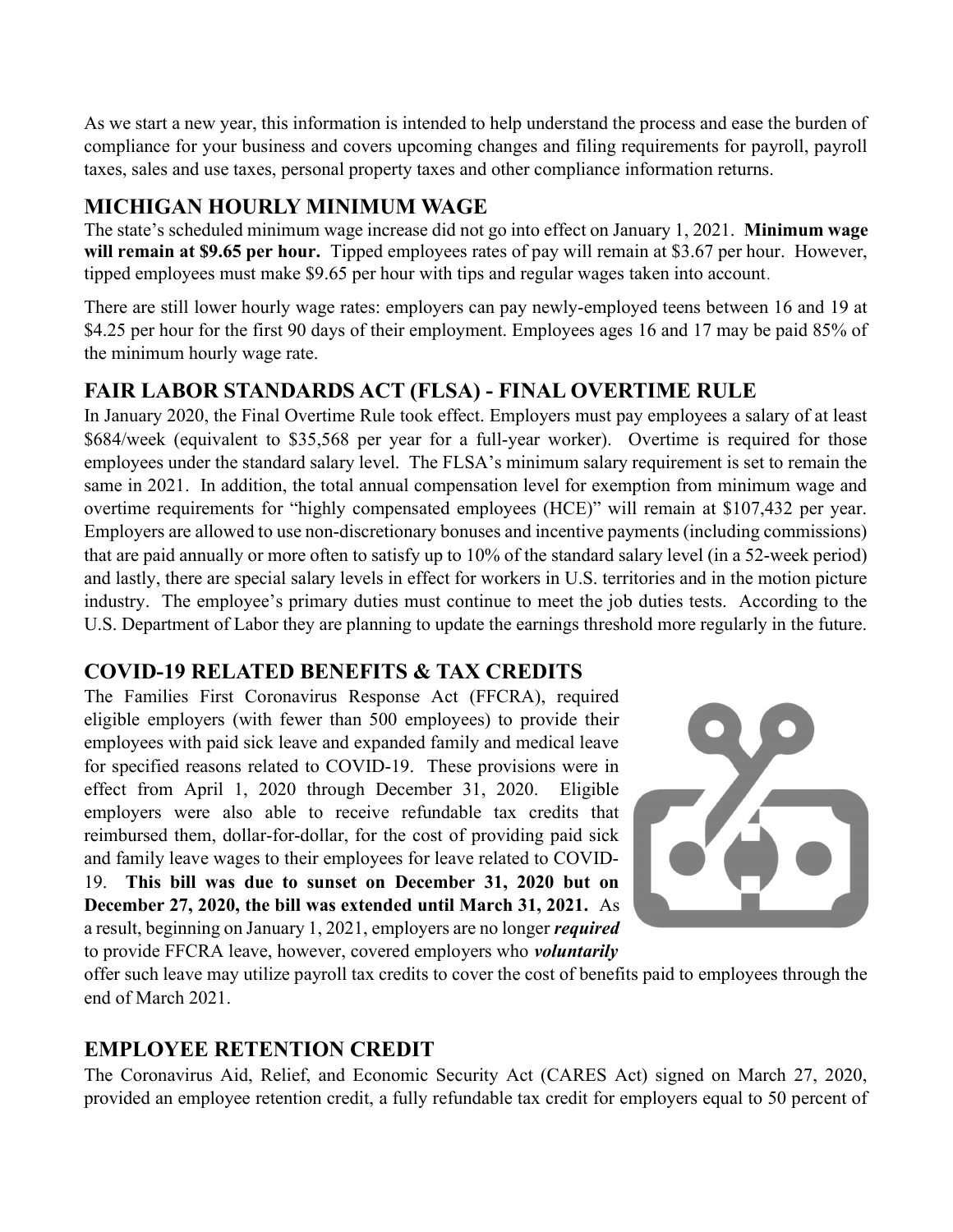qualified wages that eligible employers pay their employees. The employee retention credit applied to qualified wages paid after March 12, 2020 and before January 1, 2021. The bill signed on December 27, 2020, extended the CARES Act employee retention credit through June 20, 2021.

## PAYCHECK PROTECTION PROGRAM (PPP)



In 2020, the US Small Business Administration provided eligible employers loans under the *Paycheck Protection Program (PPP)* to fund payroll and other costs as part of COVID-19 legislation. Loans may be forgiven when used for qualified costs.

A second round of PPP loans for businesses was approved with the New COVID Relief Bill and are available to businesses whose revenue was down more than 25% in any quarter of 2020 compared to 2019.

## MICHIGAN "PAID MEDICAL LEAVE ACT" REQUIREMENTS

Effective March 2019, Michigan employers that employ 50 or more individuals must begin to accrue paid medical leave at a rate of at least one hour of paid medical leave for every 35 hours worked. An employer is not required to allow an eligible employee to accrue more than 1 hour of paid medical leave in a calendar week.

An employer may choose to limit an eligible employee's accrual of paid medical leave to not less than 40 hours per benefit year. As an alternative, an employer may provide at least 40 hours of paid medical leave to an eligible employee at the beginning of a benefit year.

There is a rebuttable presumption that an employer is in compliance with this act if the employer provides at least 40 hours of paid leave to an eligible employee each benefit year. Paid leave includes, but is not limited to, paid vacation days, paid personal days and paid time off.

#### The following employees are not included in the definition of an eligible employee:

- Certain part-time employees (defined as an individual that on average works less than 25 hours/week)
- Certain seasonal employees (defined as an individual employed 25 weeks or fewer in a calendar year for a job scheduled for 25 weeks or fewer)
- Employees exempt from overtime requirements under fair labor standards act
- Individuals whose primary work location is not in this state
- Private sector employees covered by a collective bargaining agreement
- Temporary workers
- Independent contractors

## EMPLOYEE W-4 FORM

IRS has issued a new W-4 form for year 2021. All new hires must complete this form. Current employees do not need to complete a new W-4 form unless they would like to make changes to their current form on file. The State of Michigan has also updated the MI-W4 form as of December 2020.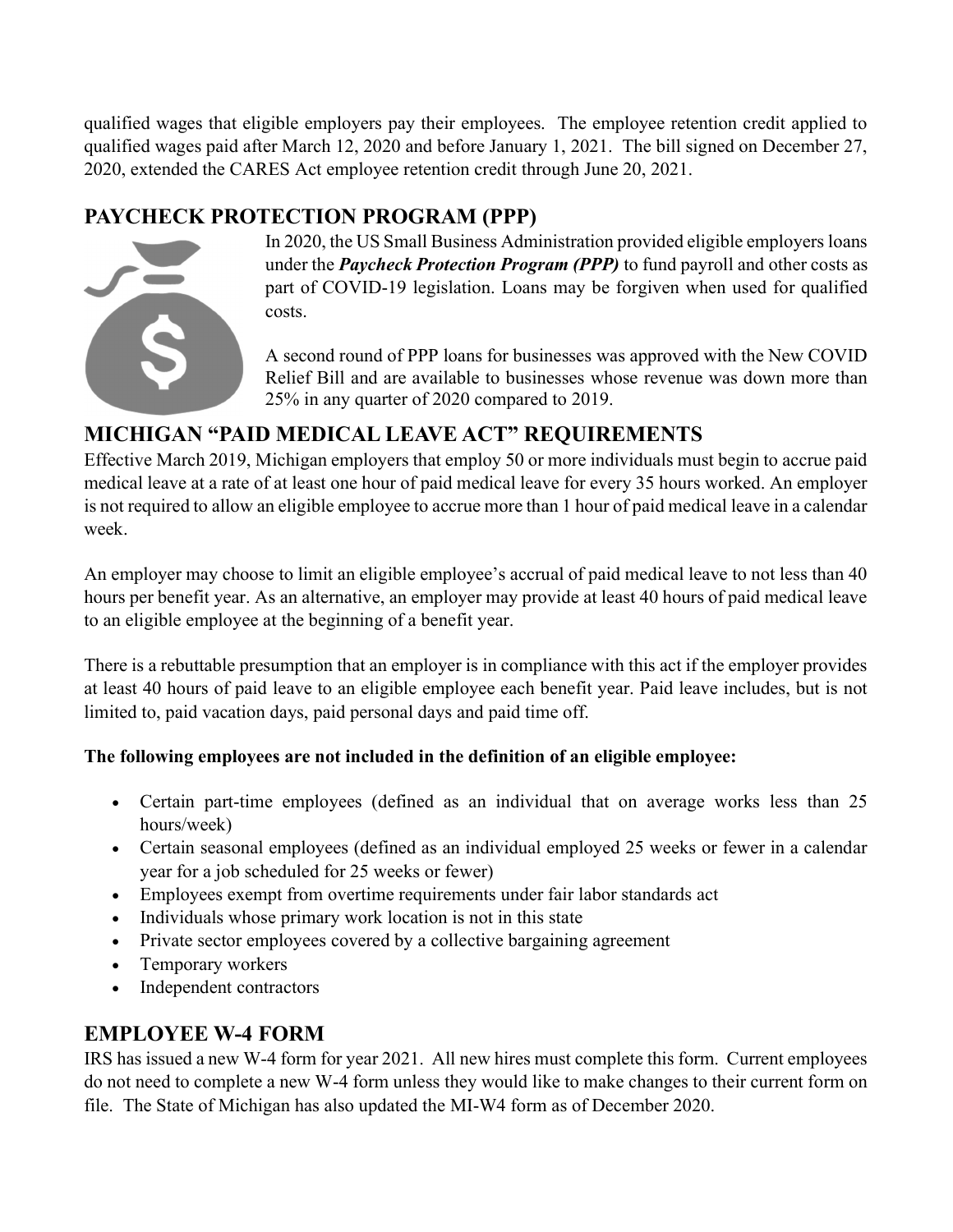#### 2020 EMPLOYEE W-2 FORM UPDATE

In July of 2020, the IRS issued Notice 2020-54, which mandates the reporting of the amount of qualified sick and family leave wages that are paid to employees under the Families First Coronavirus Response Act on the 2020 W-2. If an employee received any compensation related to COVID-19 (which was a qualifying credit for the employer), these payments will need to be reported on the W-2 form.

#### Three other key items to consider in preparation of W-2 forms.

- 1) Health and life insurance premiums paid for shareholder employees of an S Corp are required to be reported on W-2 forms as additional compensation.
- 2) Personal use of company vehicles, value of group life insurance in excess of \$50,000, and certain other fringe benefits are required to be reported on the W-2 as compensation. Some of these items also require tax withholding.
- 3) Companies that have more than 250 W-2 forms to issue, must be sent to the IRS electronically.



Reporting of the cost of coverage under an employer-sponsored group health plan on employee W-2 forms is optional for employers who issue less than 250 W-2 forms in the previous year.

We prepare these forms for many of our clients, and reconcile them with the other required payroll tax filings to avoid problems in the future. If you have been preparing the W-2's in your office and need assistance in the fringe benefit area or if this is your first year with employees and you would like to have us prepare the necessary year-end tax forms for 2020, please contact us as soon as possible. January 31<sup>st</sup> is the deadline for furnishing the forms to employees and also for employers to file their copies of Form W-2 with the Social Security Administration and the State of Michigan.

## AFFORDABLE CARE ACT (ACA) AND EMPLOYER SHARED RESPONSIBILITY (ESR)

There are separate rules regarding ACA and ESR reporting requirements for Small Employers (with less than 50 full-time equivalent employees) and Large Employers (at least 50 full-time equivalent employees). If you offer an employer-sponsored group health plan, please contact our office for further guidance on meeting the required filing requirements and deadlines.

## YEAR 2021 FICA TAX RATE AND WAGE BASE

For year 2021, the FICA rate will remain the same for employers and employees at 6.20% Social Security tax and 1.45% Medicare tax. The wage base for Social Security tax will increase from \$137,700 to \$142,800. There is no ceiling for Medicare tax on employee's total wages. Employees earning wages in excess of \$200,000 or \$250,000 for married couples filing jointly will be subject to an additional 0.9% Medicare tax withholding.

#### FORMS 1099 AND 1098

January is also the time to prepare 1099 forms and 1098 information returns. Payments to non-employees for rents, prizes or awards in excess of \$600 are required to be reported to IRS on form 1099.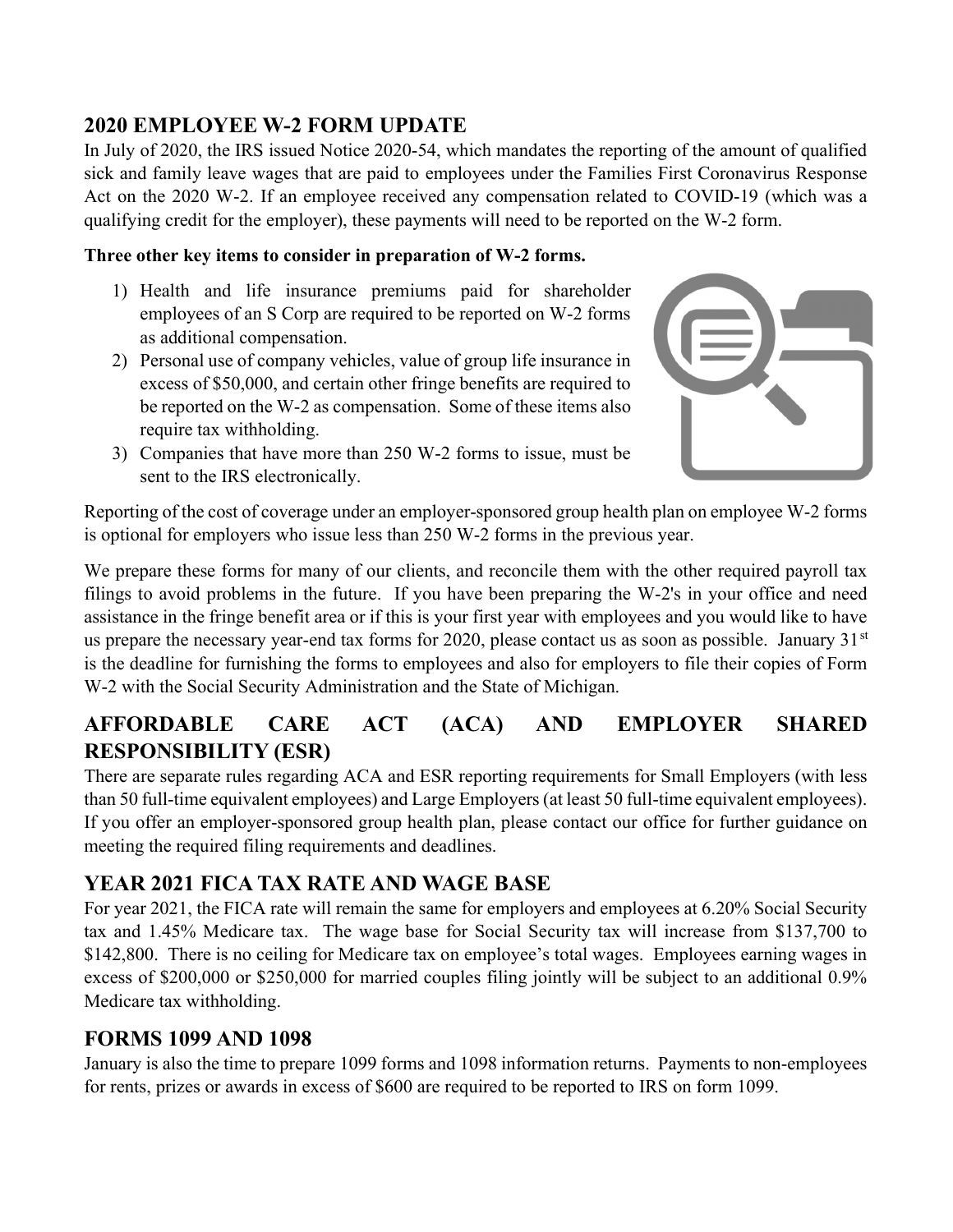The IRS has created a new form for the 2020 tax year, Form 1099-NEC, to report nonemployee compensation. Nonemployee compensation was formerly reported in Box 7 on the 1099-MISC. The 1099- MISC is still valid and will be used for reporting rents, royalties, and other income payments.

Payments of interest and dividends in excess of \$10 are required to be reported. Also, business collections of interest income on seller financed mortgages (land contracts, etc.) are required to be reported on form 1098. Additionally, businesses required to file more than 250 of any form are required to send the data to the IRS electronically.

The 1099 and 1098 rules are frequently overlooked or ignored, but they are important for two reasons. First, there are penalties for non-filing which start at \$50 per return (there is also a "backup withholding" penalty of 24% of the amounts paid and not reported in certain instances). Secondly, the question of independent contractor versus employee status hinges on proper reporting of payments.

Please contact our office if you would like assistance in the preparation of these forms. February  $1<sup>st</sup>$  is the deadline for furnishing the forms to recipients. The filing deadline for the federal government copy of Form 1099-NEC will be February 1, 2021 and the remaining federal government copies of Form 1099- MISC, Form 1099-INT, Form 1099-DIV and Form 1099-R is March 1, 2021.

#### PAYROLL TAX DEPOSITS

Payroll tax deposit rules are set annually for each employer, based on the IRS Form 941 look back period. IRS generally notifies each employer if their status changes from one year to the next. Based on the taxes you paid during the look back period, you will be required to make payments by electronic funds transfer (EFTPS) either once a month on the 15th, or once a week (technically dubbed "semi-weekly," based on pay date) after payment of the payroll.

Please forward any IRS notices regarding a status change to our office to ensure proper action is taken.

#### PAYROLL TAX DEFERRALS

On August  $8<sup>th</sup>$ , 2020, President Trump signed an executive order to permit the deferral of the employee's portion of social security taxes for employees whose amount of wages or compensation, payable during any biweekly pay period generally is less than \$4,000, or the equivalent amount with respect to other pay periods.

The deferral period for the employee social security tax was between September 1, 2020 and December 31, 2020. The decision to opt into the payroll tax deferral was up to the employer, and any employer who chose to elect to defer the employee social security tax, is responsible for collecting and paying back the deferred taxes. On January 1, 2021, employers will resume withholding taxes from employee paychecks.



These taxes will be due by April 30, 2021. Penalties and interest will begin to accrue on May 1, 2021 for any unpaid taxes.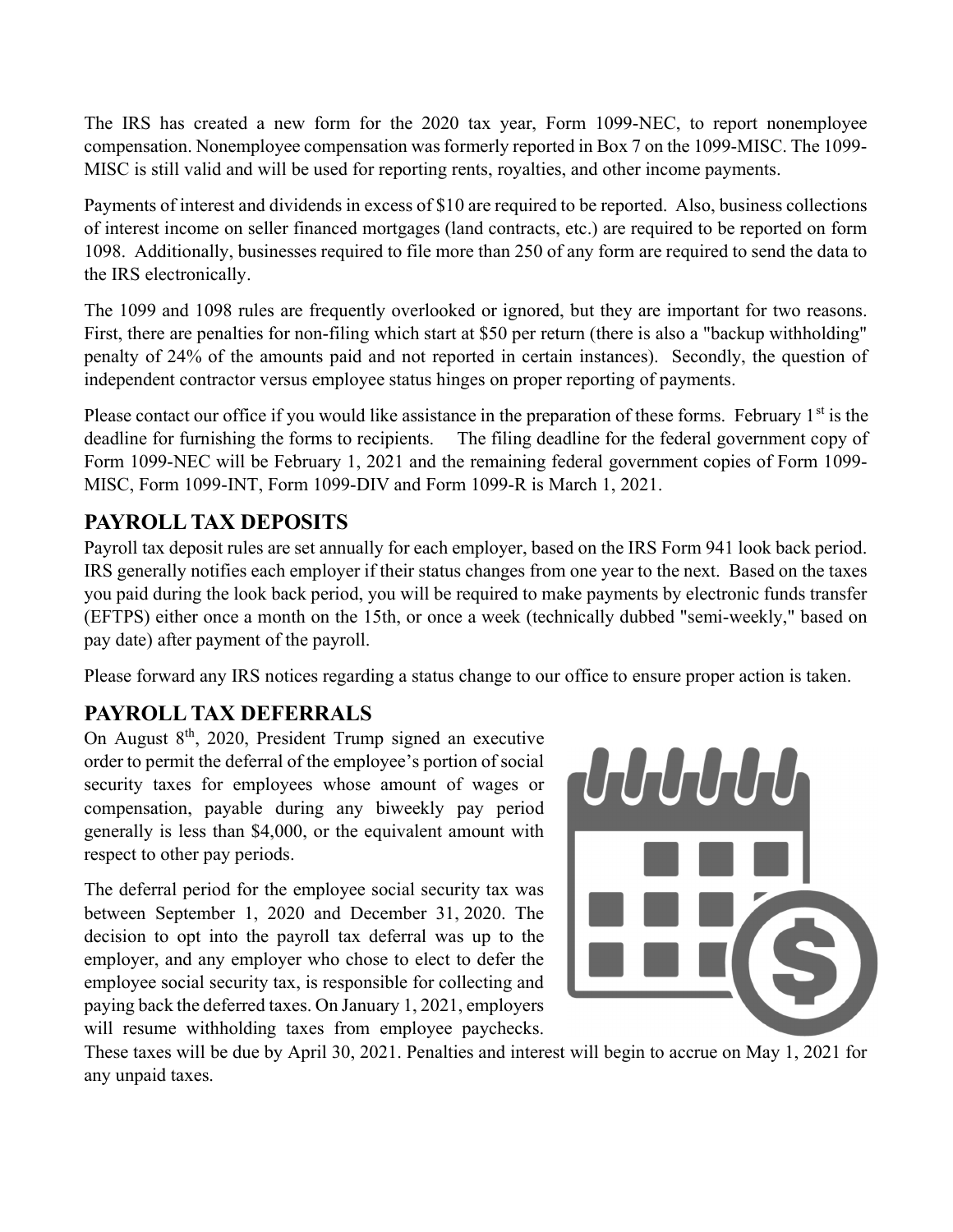In addition, employers and self-employed individuals were allowed to defer the deposit and payment of the employer's share of Social Security FICA taxes beginning March 27, 2020 through December 31, 2020. If you chose to take advantage and defer payment of these taxes, the deferred payments must be paid to the Treasury Department with 50% paid by December 31, 2021 and the full amount paid by December 31, 2022.

## UNEMPLOYMENT TAXES

One matter that frequently causes time consuming correspondence and can be quite costly focuses on state unemployment taxes and their relationship to the federal system. Federal unemployment tax (FUTA) is 6.0%, with a credit of 5.4% for amounts paid into state unemployment funds. The expected FUTA rate for calendar year 2021 is 0.6%.

The federal and state governments compare the taxable wage amounts employers report for consistency. If you haven't paid your state taxes, if they were paid late, if your state employer number doesn't match, or if the state makes a mistake (also a distinct possibility), you may receive a notice of federal taxes due. If the problem goes unattended, your federal tax could increase nearly ten times (from 0.6% to 6.0%), and you will also be assessed penalty and interest charges. Be sure to forward any government notices from IRS to our office at the earliest possible time.

Also, on the subject of unemployment taxes, be sure to check your Tax Rate Determination Notice for 2021 which is scheduled to be mailed to each employer from the State of Michigan near the end of December 2020. The statement recaps the dollar amount of benefits and taxes paid during the previous fiscal year. It also determines your tax rate for the next calendar year. This information is critical to you. If there is any error or irregularity indicated on the statement, you have a very short period of time to correct the errors in order to have your tax rate corrected. If you miss this deadline, it doesn't matter whether the error is your fault or that of the state, the rate will be set for the year! Be sure to check for your rate determination notice, review its contents and provide us with a copy.

# PERSONAL PROPERTY TAXES

In the near future you will most likely be receiving your local city or township personal property statement. These statements are to be completed and returned with your report of property physically located within the taxing jurisdiction (your city or township) on December 31, 2020. The deadline (set by state statute) is February 20th each year. The key is to be sure that the municipality receives the statement, and that the subsequent assessment computations are correct.



For owners with personal property with a True Cash Value of less than \$80,000 on December 31, 2020, there is an "Affidavit of Owner of Eligible Personal Property Claiming Exemption from Collection of Taxes" (Form 5076) that must be filed no later than February 10, 2021 that will allow the owner exemption from collection of tax. This form must be filed with the taxing authority or personal property taxes will be assessed.

You will receive an assessment statement around March 1 citing the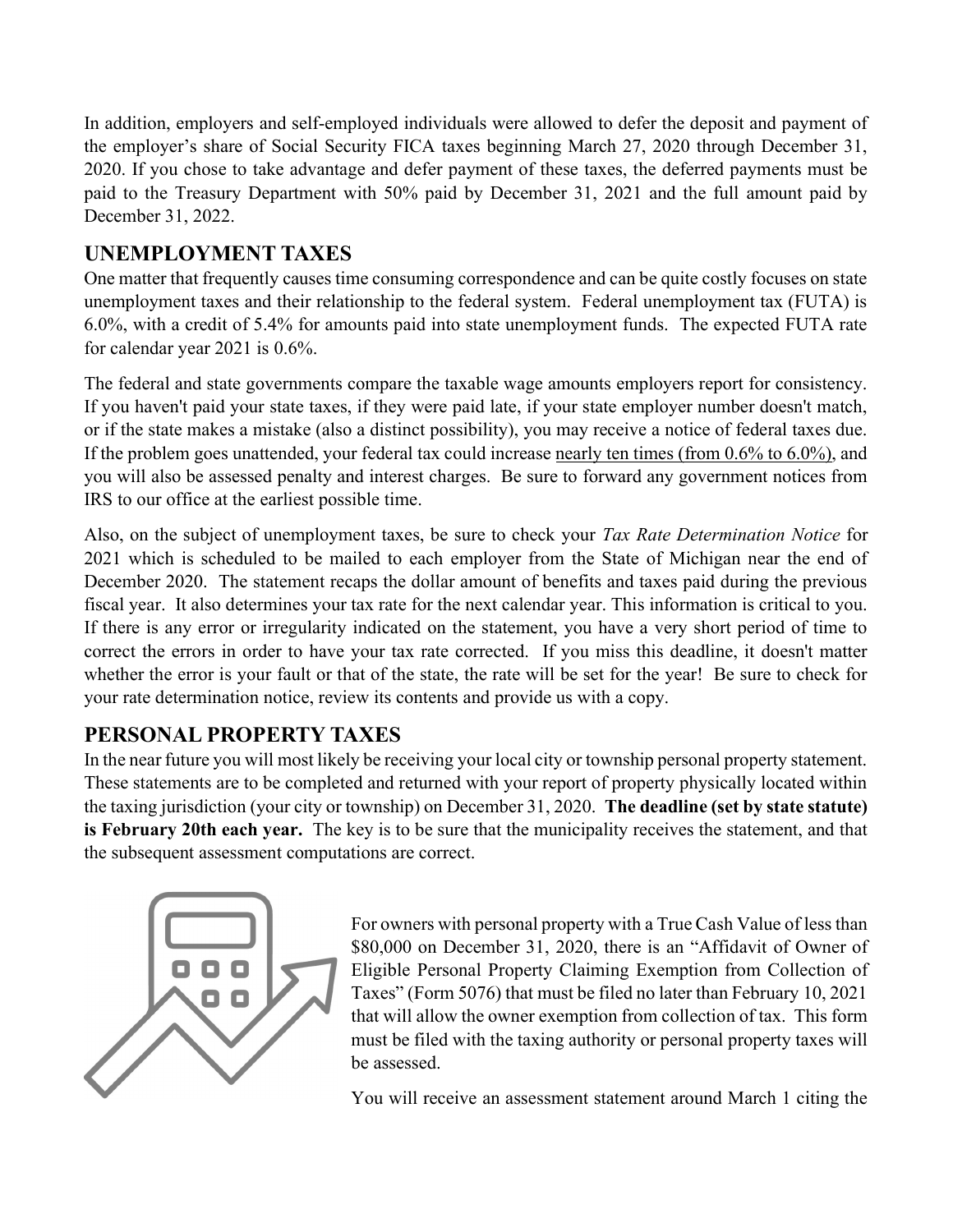annual board of review schedule to make corrections if necessary. The board of review process is fairly routine for personal property errors. It is usually a matter of getting the proper statements to the board by the deadline dates. However, just like real property assessments, board of review is a must. If you miss it, you will lose all chance to change the assessment.

#### SALES AND USE TAX

Sales and use taxes are usually discussed in detail at the time the business begins operation, or when it first begins dealing in this new tax area. Once the ground rules are set up, administration of these taxes becomes fairly routine. However, the amount of dollars involved is often much greater than income and other business taxes combined. A review of your office personnel's familiarity with those ground rules may be in order, especially if you have experienced turnover in those positions, or if your business operation has changed with respect to wholesale and retail status.

Additionally, watch for "use" tax on out of state purchases for consumption rather than resale. The tax on these purchases is to be reported and paid on your regular sales and use tax returns. If your business routinely purchases supply items from out of state (e.g. mail orders), you may want to double check your compliance in this area.

Another concern is for contractors who purchase goods which they install and affix to real estate. The tax-exempt status of these purchases is limited to an extremely narrow list of customers and special steps need to be taken to document any exemption for sales or use tax in this area. If this applies to your business you should take special note and inform us of such. Also, watch for sales to exempt purchasers, as they require documentation of the exemption information.

There is a four-year statute of limitations for state taxes, and audits are ordinarily conducted for all four years at one time.

## CASH TRANSACTIONS

A somewhat uncommon type of transaction can spell big trouble for the business caught unaware. The receipt of more than \$10,000 in cash in one transaction, or in two or more related transactions, in the course of your trade or business must be reported on an information return to IRS. This rule applies whether or not the receipt is income in your trade or business. The information return must be filed with the IRS within 15 days after receipt of the cash. Multiple (installment) payments may need to be reported also if they exceed \$10,000. The business is also required to verify the identity of the person making the cash payment. Penalties for non-reporting can be severe.

#### PENALTIES

Lastly is a subject that rarely comes up at the beginning of a business startup, that of what to do if there isn't enough money to go around. In the tax area, we have occasionally found that people delay filing returns if the money due isn't available. There are separate sets of penalties (both federal and state) for non-filing and nonpayment of taxes. Non-filing penalties are generally much more severe than those for non-payment. Due to the staggered penalty structure, it is important that your returns be signed and mailed on a timely basis even if full payment cannot accompany it.